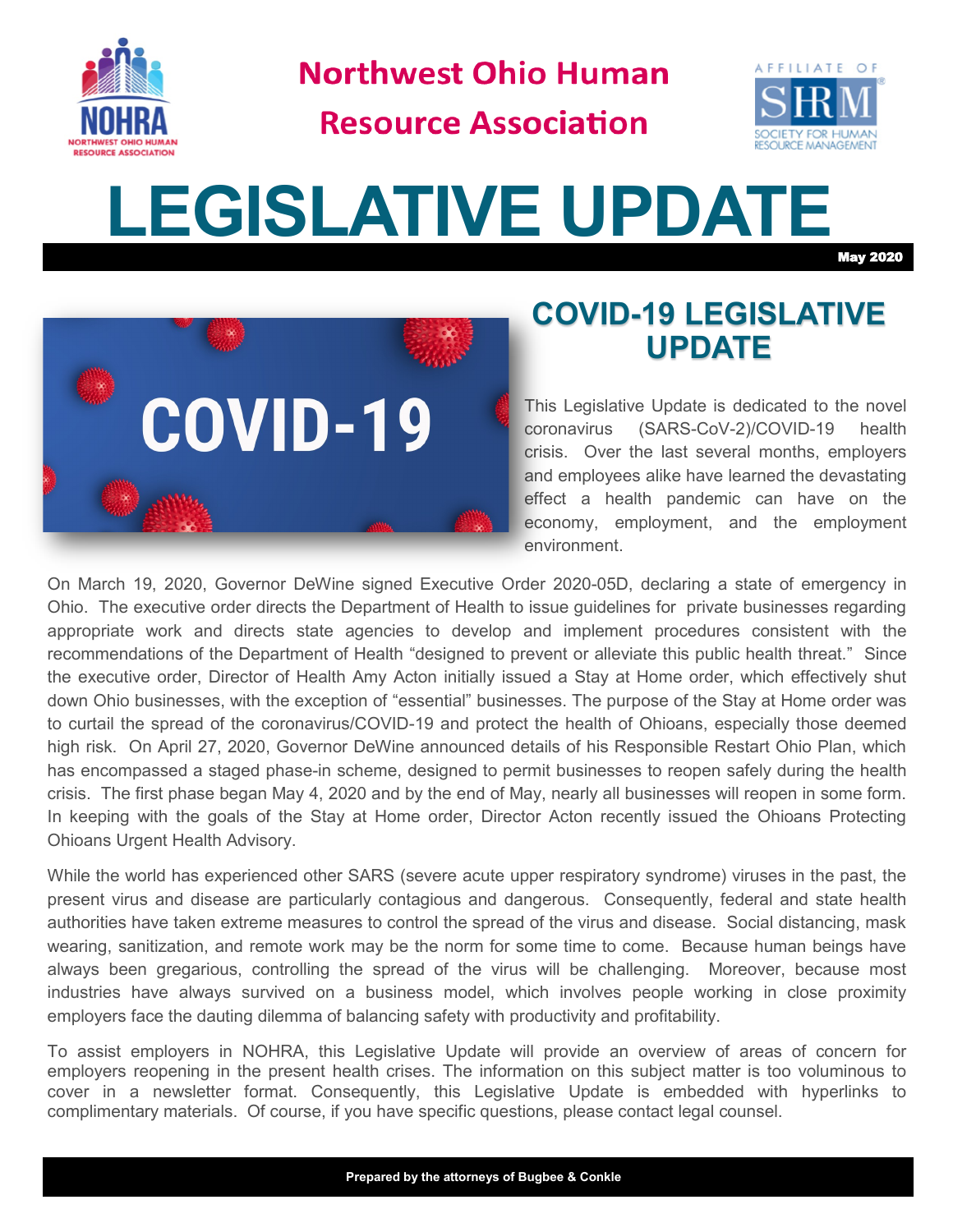May 2020

**ADA**

## **OSHA**

The Occupational Safety and Health Act requires all employers to "… furnish to each of his employees employment and a place of employment which are free from recognized hazards that are causing or are likely to cause death or serious physical harm to his employees…" (Section 5(A) (1)). The COVID-19 Pandemic is a "recognized hazard" in the workplace. Therefore, employers must address this hazard and follow recommended guidelines issued by the Occupational Safety and Health Administration (OSHA) and the Center for Disease Control (CDC) and various state and local health departments to protect as much as



possible their employees. However, if an employer fails to take the necessary steps to minimize or abate the recognized hazard presented by COVID-19, it may incur liability with OSHA for violating the "General Duty Clause".

Please refer to the [OSHA Guidance publication](https://www.osha.gov/Publications/OSHA3990.pdf) and the [Center for Disease Control publication](https://www.cdc.gov/coronavirus/2019-ncov/index.html?CDC_AA_refVal=https%3A%2F%2Fwww.cdc.gov%2Fcoronavirus%2Findex.html) for further quidance. For more information on General Duty Clause, review our [recent article](https://www.bugbeelawyers.com/the-general-duty-clause-and-covid-19/) or [check out our free video](https://youtu.be/cfZbh0AQQm8)



Employers should be aware that typically taking an employee's temperature at work is considered a medical examination under the Americans with Disabilities Act (ADA). Absent an undue hardship, an employer may only conduct medical examination for current employees if it is job-related and consistent with business needs. However, according to the EEOC's Pandemic Guidance, employers may measure employees' body temperature if a pandemic influenza becomes widespread in the community and assessed by state or local health authorities or the CDC.

The ADA prohibits employers from making disability-related inquiries and requiring medical examinations unless they are job-related and consistent with business necessity. Employers further should not disclose the name or personal information of the employee who has tested positive for COVID-19. Additional employer COVID-related ADA FAQs [can be found here](https://www.bugbeelawyers.com/americans-with-disabilities-act-ada/) as well as the EEOC Pandemic Guidance linked below..

## **FMLA**

Employees who are sick with COVID-19 may qualify for job-protected leave under the Family and Medical Leave Act (FMLA). If an employee is sick for at least 3 consecutive days and has seen a doctor and otherwise meets FMLA eligibility requirements, employers should be aware that the rules and regulations of this law would apply. Employers should remember that FMLA also applies for caregivers of individuals who are sick with COVID-19.



The Emergency Family and Medical Leave Expansion Act (EMFLEA) is a temporary amendment to the Family and Medical Leave Act of 1993 (FMLA) which was passed as part of the Families First Coronavirus Response Act (FFCRA). This offers additional FMLA benefits including circumstances where an employee is unable to work or telework due to the need to care for a minor child if the child's *school* or place of child care has been closed or the *child care provider* is unavailable, due to a *public health emergency.* Unlike traditional FMLA, it offers paid leave. The bill became effective April 1, 2020 and ends on December 31, 2020. For more information on the EMFLEA, visit our COVID-[19 FMLA employer resource page](https://www.bugbeelawyers.com/family-and-medical-leave-act-family-and-medical-leave-expansion-act/) or the [De](https://www.dol.gov/agencies/whd/pandemic/ffcra-questions)partment of Labor'[s FAQs on the FFCRA.](https://www.dol.gov/agencies/whd/pandemic/ffcra-questions)